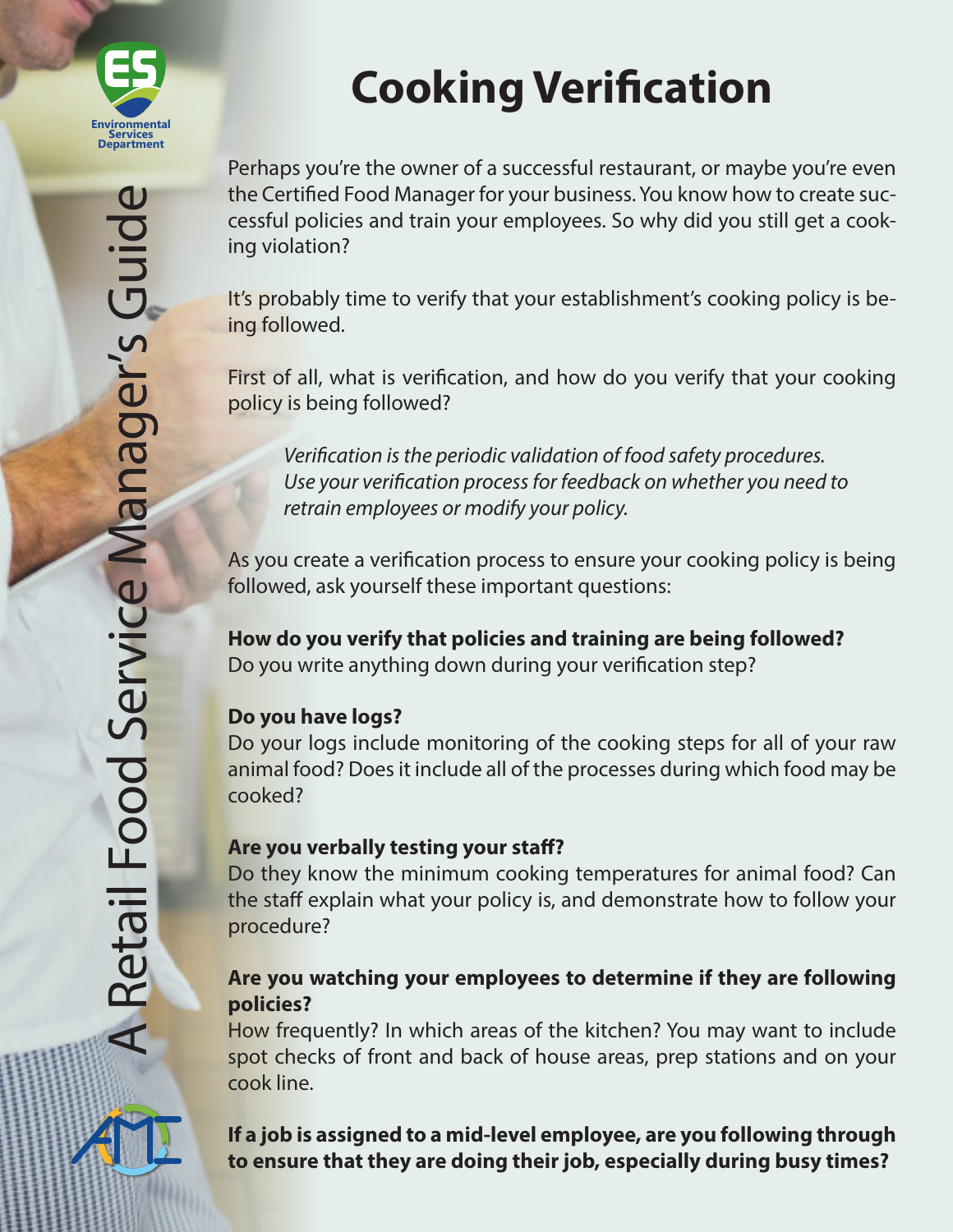

## **How often do you verify that your policies are followed?**

Do you check logs daily? After each meal? Weekly? Frequent verification is helpful to ensure that prompt feedback can be given.

## **What do you do if a policy is not being followed properly or an item is found to be out of compliance?**

Use areas of non-compliance to provide targeted training for your staff.

### **How do you document corrective actions?**

# **Completing the AMC Cycle for Continual Improvement**

When you find areas of non-compliance in your establishment, such as chicken coming out of your fryer at 135°F, try to determine the root cause. Was it because your employees need additional training on the cooking process? Is your equipment working properly? Or are their gaps in your policy that you can adjust to make your policy more complete?

Think about how you can prevent this issue from happening again.

Was it a problem with the…

| Policy?                                                                                                | Or Training?                                                                                                 |
|--------------------------------------------------------------------------------------------------------|--------------------------------------------------------------------------------------------------------------|
| Food prove thermometers are not avail-<br>able                                                         | Employees don't know how to properly<br>calibrate/verify thermometers                                        |
| Food probe thermometers have never<br>been calibrated                                                  | Employees don't know the proper cook-<br>ing temperatures for food                                           |
| Staff never check the cooking tempera-<br>ture of certain food                                         | Staff do not complete logs regularly                                                                         |
| Staff never check cooking temperatures<br>during the mid-day rush                                      | Employees take cooking temperatures<br>in the thinnest part of the meat (which<br>usually cooks the fastest) |
| Broken equipment continues to be used<br>for cooking raw animal food                                   | Improperly cooked animal food is served<br>to consumers                                                      |
| Staff assume a prepared product arrives<br>fully cooked, when it actually contains<br>raw ingredients. | Employees do not inform managers of<br>cooking temperature issues                                            |

**Cooking Verification**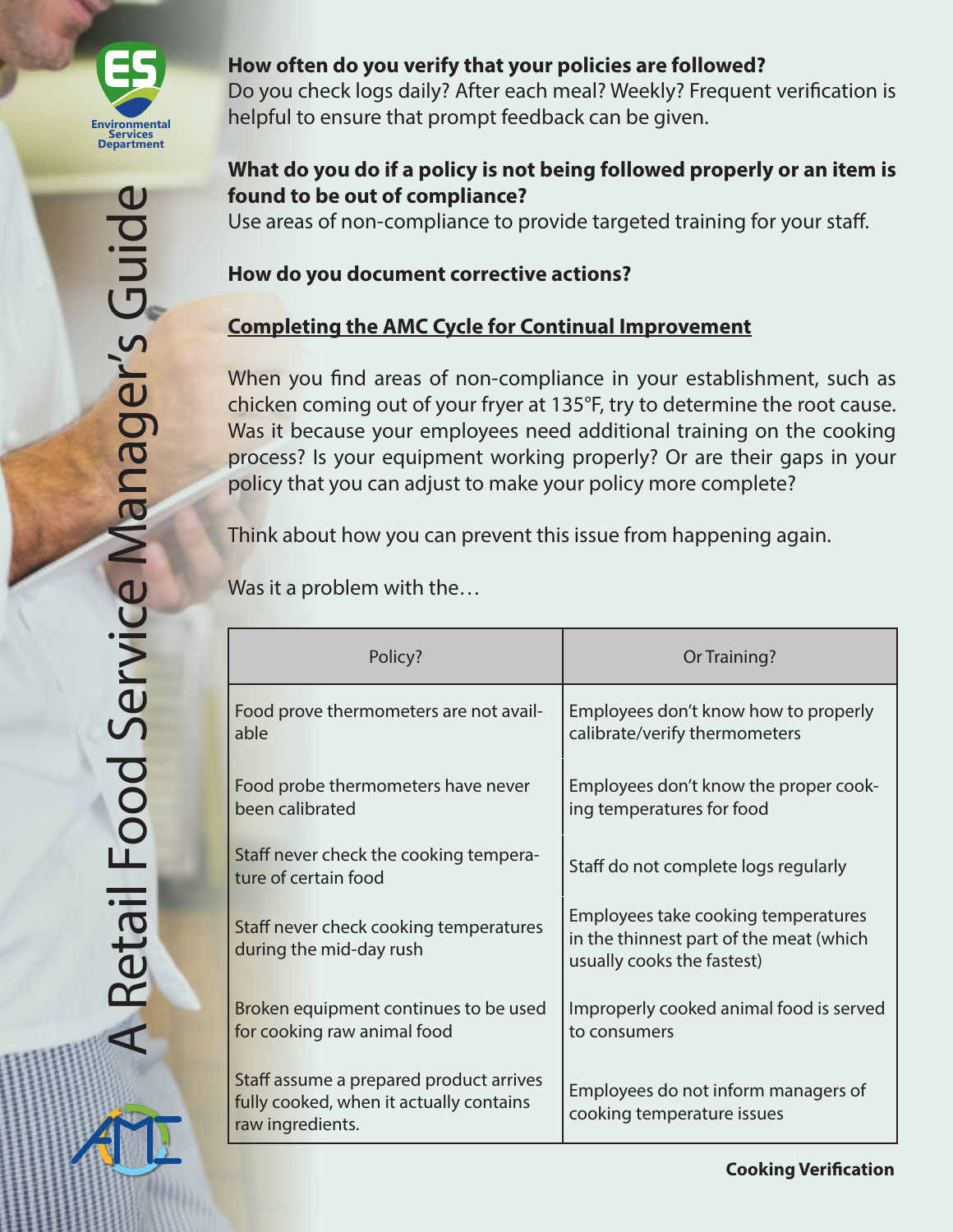

If the issues are related to an incomplete policy, then you may wish to consider these steps.

In some cases, you may want to create a completely separate policy. For example, if the employee didn't detect an improperly cooked salmon steak because their thermometer was broken or not properly calibrated, and you never had a policy in place for proper use of thermometers, you might want to write a separate policy on thermometer calibration and use.

You may want to compile policies specific to the equipment that you use. Some employees may not be familiar with how to properly use all of the equipment in your establishment. For example, if you cook raw animal food in a microwave, you may want to write a policy that explains how to stir food mid-way, cover to retain moisture, heat to at least 165°F and allow the food to stand for two minutes after cooking for temperature equilibrium.

Similarly, if you notice that equipment is working but that a cooking issue arises from employees piling large amounts of chicken breast meat all the way to the edges of the grill and never bringing it to the center to fully cook, you may want to write a separate policy that addresses employee behaviors.

If the issues are related to training, then you may wish to think about these interventions.

Staff may need additional training in a particular area. Do staff know to check cooking temperatures in the thickest part of the food, and at the center of large, thick food that is baked? Do your staff know which food is categorized as TCS? Remember to provide feedback to staff quickly, so that bad habits are not formed.

Who is failing to follow policies? Maybe your training has focused on new staff, and your senior staff may need a refresher training.

Perhaps you need to have more frequent food safety check-ins or training. Brief, frequent trainings are more effective than a one-time lecture on food safety.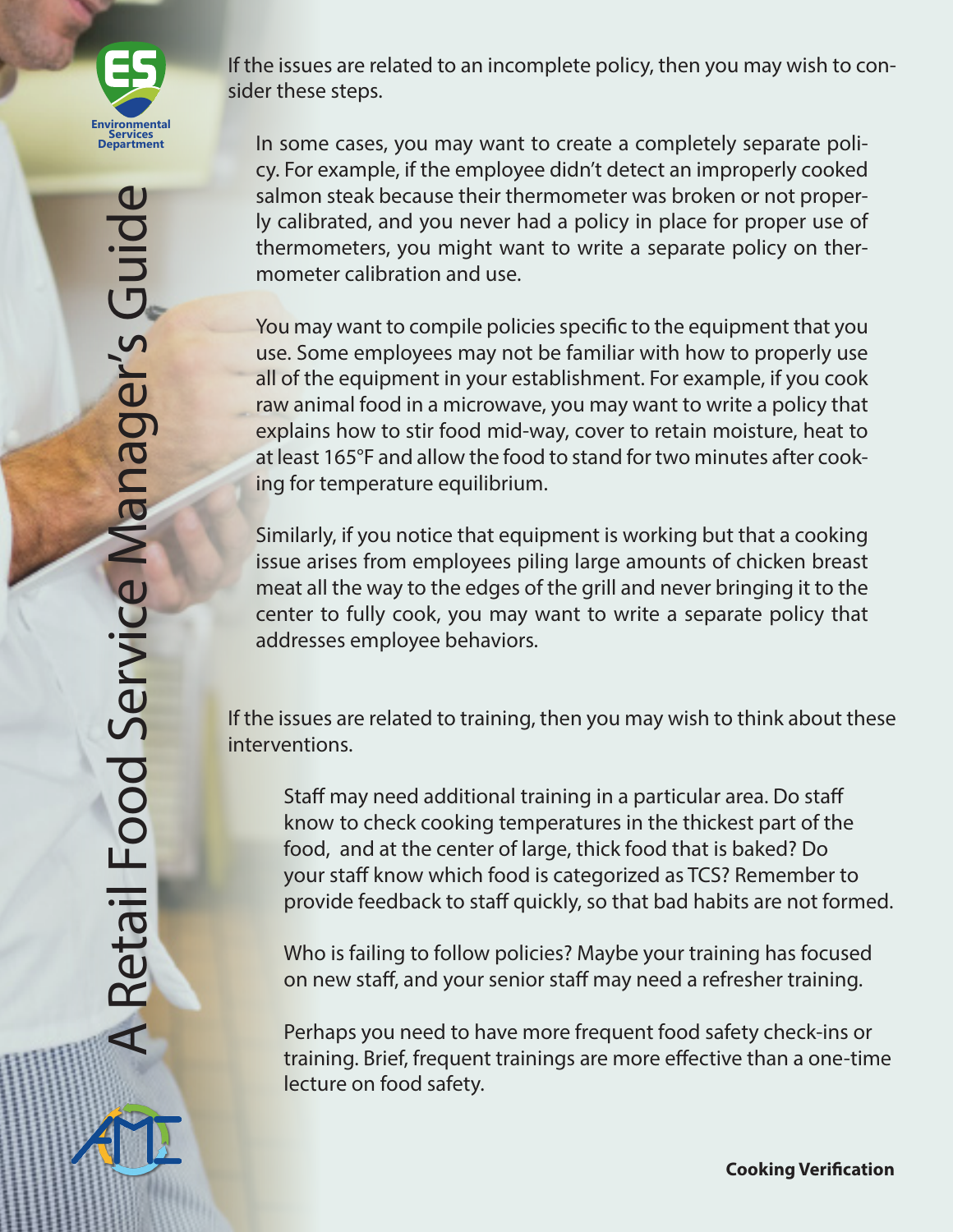

You may want to focus a training on corrective actions. Sometimes staff see a problem but do not take action because they think that it is someone else's responsibility. Or your staff may not feel that they have the authority to take action on a particular issue. For ex ample, a new employee may feel the demand to serve customers quickly and inadvertently send food from the grill before it is done cooking. Be sure that you explain your corrective action process to staff, for example, by showing them how to correct mistakes by tak ing the time to bring the food to a safe cooking temperature and having the support of the manager on duty.

Do your employees know who to ask when they have a cooking question? Be sure that there is someone available for food safety questions on every shift. Ideally this person will be the Person-In-Charge during that shift.

The last part of a verification process for managers to review verification documents and logs to look for patterns and problem areas. These may be times of day when cooking temperatures are more difficult to achieve, such as cooking turkey burgers from raw at a high volume special event. Or, you may find cooking equipment, like older flattop grills, that cooks unevenly. Likewise, you may identify specific prepared food such as chorizo that staff assume to be fully cooked, but actually contains raw pork. Use insights from your review to suggest changes to your food safety team, and modify your cooking policy.

To summarize, here are the key steps to consider with any verification process:

- **• Use your verification process for feedback about whether your policy is being followed**
- **• Implementing logs works well to verify that your systems are working**
- **• When you identify problems, quickly provide feedback to staff**
- **• Regularly review logs and verification results to look for patterns and problem areas**